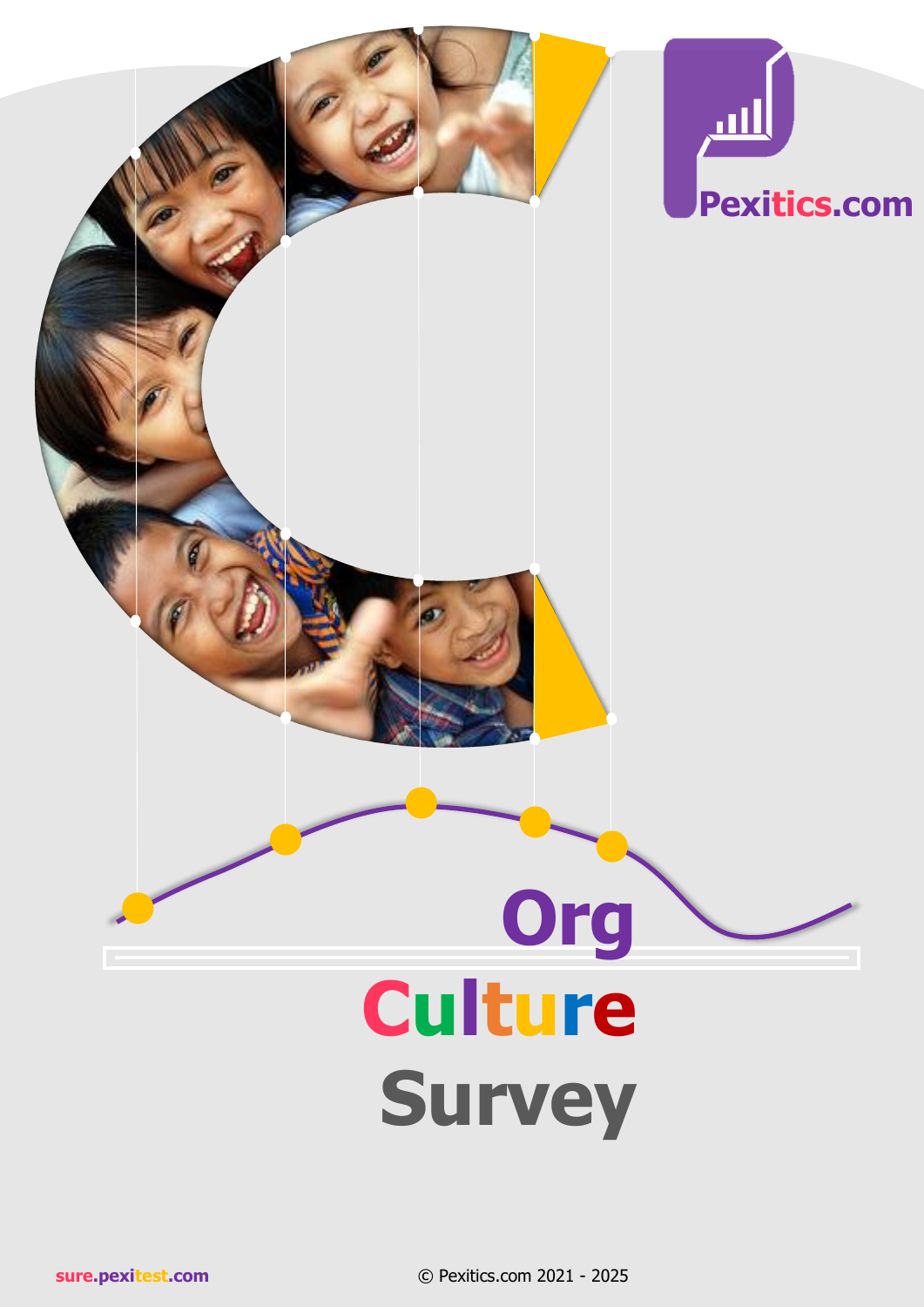### **Introduction**

Engagement improves productivity at the workplace. Productivity is in turn driven by values.

If these values of engagement match the cultures of belief, performance improves. Engagement surveys are culture surveys in disguise, if the spirit of engagement through values is well captured. These can reveal the performance motivation of the employee and whether it is directing productivity towards the right direction of growth and accomplishment.

While engagement provides higher productivity, culture resides deep inside as core values which push performance. The organizational function should be pushing towards higher performance by driving the right cultural embracement to ensure engagement for optimum productivity.

In other words, culture is the values, beliefs and behavior exhibited while engagement is the level of commitment to these values. Thus being different are also interlinked.

According to Deloitte, many leaders know they need to do this—in fact nearly 9 out of 10 executives surveyed cited culture and engagement as important or very important in Deloitte's Human Capital Trends Reports. Yet, only 12% of companies surveyed believe they understand their culture, while, less than half (46%) reported that they are prepared to tackle the engagement challenge.

So, what do we measure as Culture? Performance linked Values.



#### **If performance is individual, culture is aggregated.**

Values play a big role in expectations from the organisation as an individual. Values are driven by our motivation based on the expectations we consider important.

Consider this; if you feel chocolate uplifts your mood and someone asks you to complete a task, you expect them to offer you chocolates, if they really know you well!

Certain organisations have defined Core Values. These are the driving parameters towards performance driven productivity. Organisations who have defined values measure them during the hiring stage to ensure employees exhibit a set of common values as behavior. Others can use Voice of Employee (VoE) Surveys to find the individual values and use them as benchmarks for performance. And we are here to measure.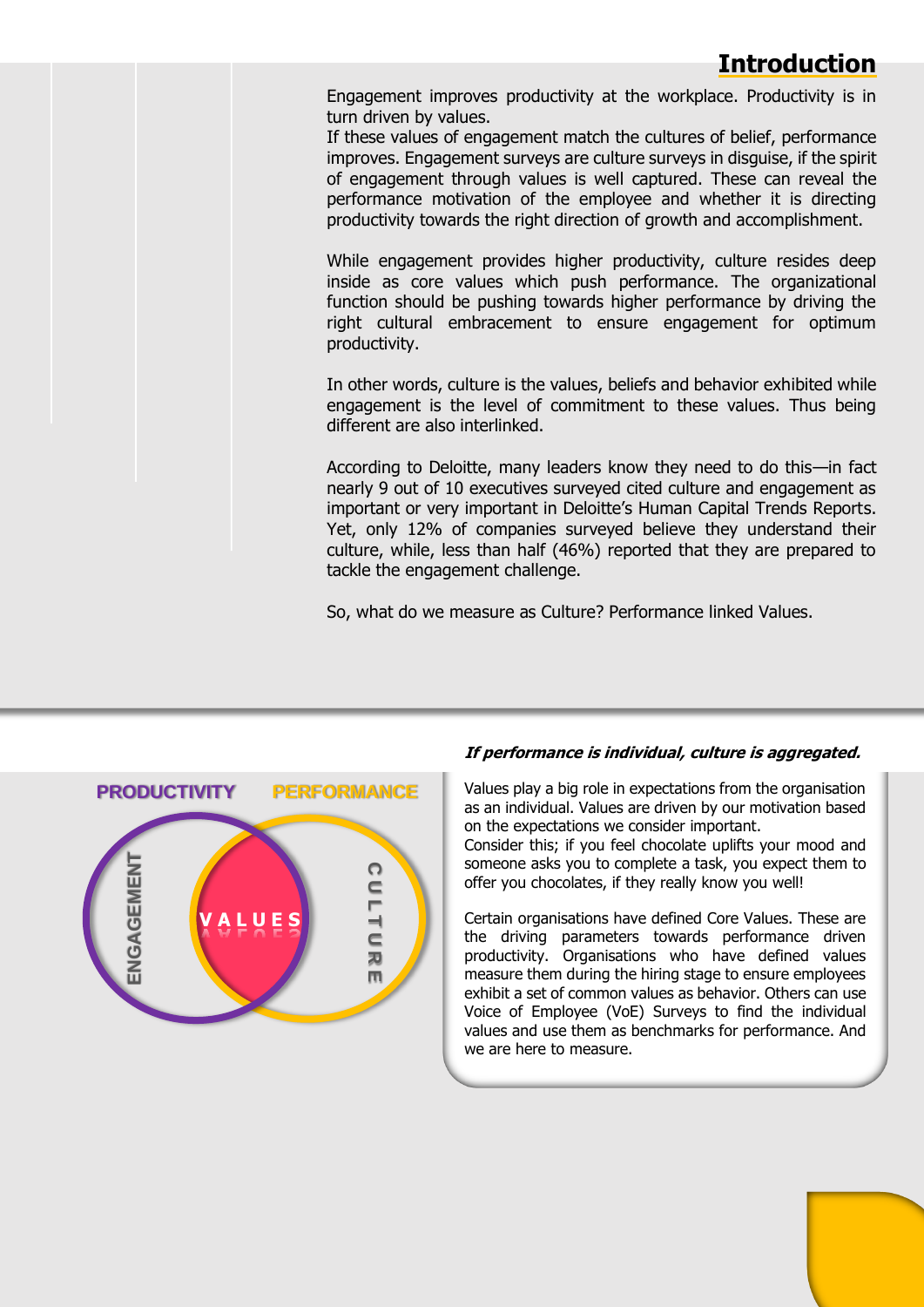

**INTRINSIC** 

(Employees are required to select the Top 5 values among a list of 20 customised values across AISI quadrants)

Workplace culture defined by two core AISI agencies; Hygiene & Motivational factors **Hygiene** driven values determine what we consider to be right in terms of values and behavior; Priority of certain values highlight our tendency to choose **Motivation** driven values for self-drives.

**AISI FINDINGS |** Can be segmented across Org dimensions of Department, Location, Age, Levels etc.

| <b>HYGIENE</b>    | <b>ACTION</b><br>Risk-taking         | <b>INTELLECT</b><br>Passion<br>Rewards | <b>SOCIAL</b><br>Transparency<br>Safety | <b>INFLUENCE</b><br>Respect |
|-------------------|--------------------------------------|----------------------------------------|-----------------------------------------|-----------------------------|
| <b>MOTIVATION</b> | Empathy<br>Recognition<br>Innovation | Empathy<br>Learning                    |                                         | <b>Trust</b>                |

**Hygiene** is what is required as a general value for better organizational culture as a standard. **Motivation** is what drives individual needs and drives personal aspirations based on intellect.

When we align the findings with actual performance, we can find gaps in values and explore to fulfill them through policy-making and augment for calibrated performance and alignment towards a performance-driven culture.

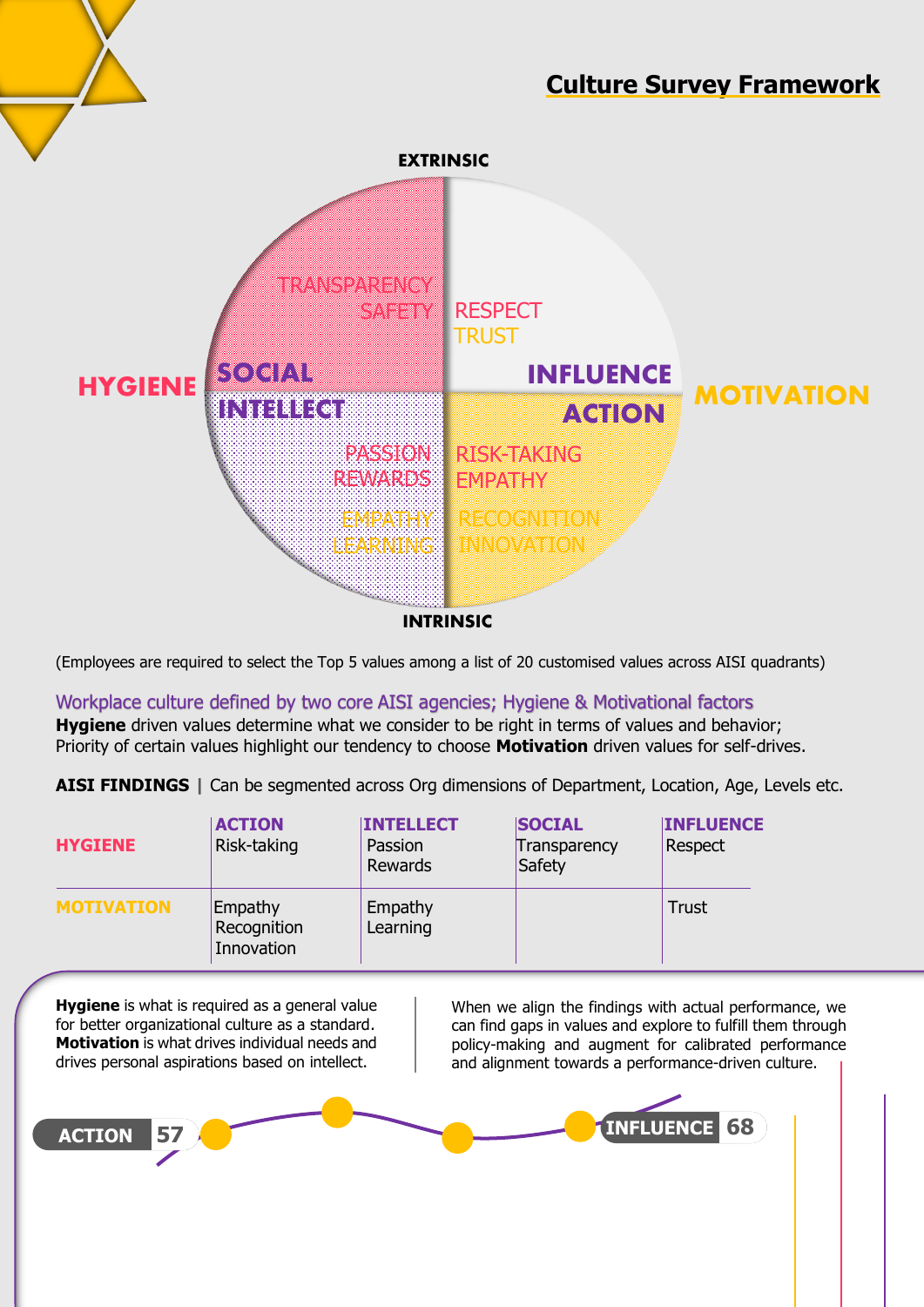### **Culture+Perform**

#### **AISI QUADRANTS OF WORKPLACE PERFORMANCE**

Action comes from intrinsic motivation across functions like operations, sales or processes or can be a hygiene gap for driving groups into action. Bias for action is more motivational as an agency.

**Intellect** covers intrinsic hygiene as a strategic alignment with long-term objectives of business performance. It highlights gaps in innovation drive or long-term associative.

**Social** covers the extrinsic hygiene need for higher scope of socializing to address customers and cultural aspiration for social allegiances and typically highlights missing hygiene values for the org.

**Influence** covers extrinsic motivation of the need for alignment with external influences of trends, learning and practices which motivate or influence people scaling in building collaborative workplaces.



**ACTION + INTELLECT** – High focus on driving intrinsic needs of the organisation via innovative approach **INTELLECT + SOCIAL** – Shows drive to build and attract external influence driven culture **SOCIAL + INFLUENCE** – Seeks reputation and brand image to be prima through selected values **ACTION + INFLUENCE** – A high drive to push higher achievements through collaboration and action **INTELLECT + INFLUENCE** – Need for incorporating motivational and long-term strategic approach **ACTION + SOCIAL** – Need to be seen, heard and rewarded as a cultural practice of selected values

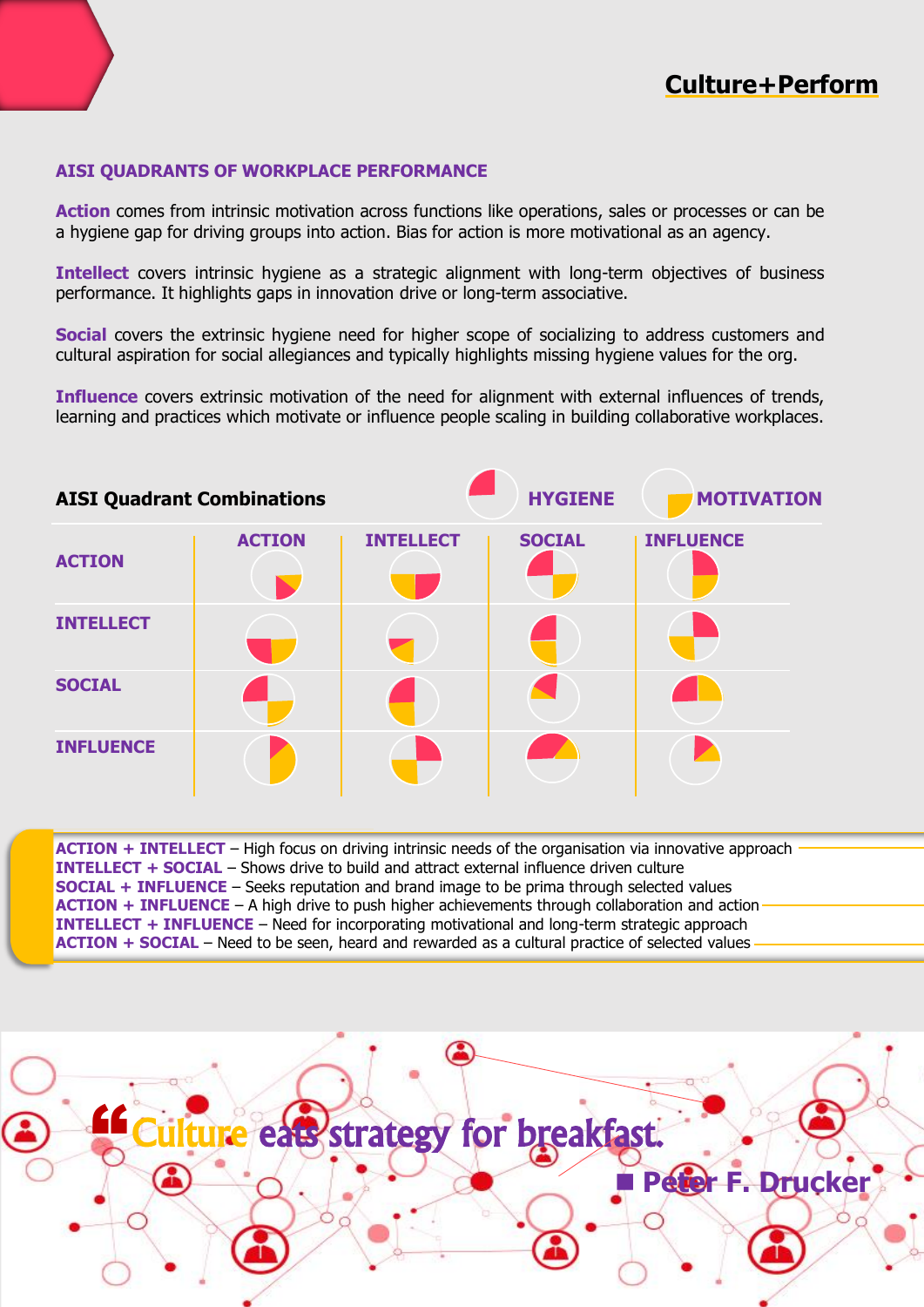

#### **The ultimate effect of culture is its deep-rootedness and hence requires constant monitoring.**

Most organisations conducting culture surveys do it on a legacy framework which often excludes the need for finding alignment with strategic objectives due to its own limitations of a fixed-frame approach. Such powerful influences often also make People practitioners themselves loose objectivity as they are trained to be part of the belief system. Being neutral is never the solution; rather aligning it to the purpose of the organisation is the bias one should practice for aligned prosperity.



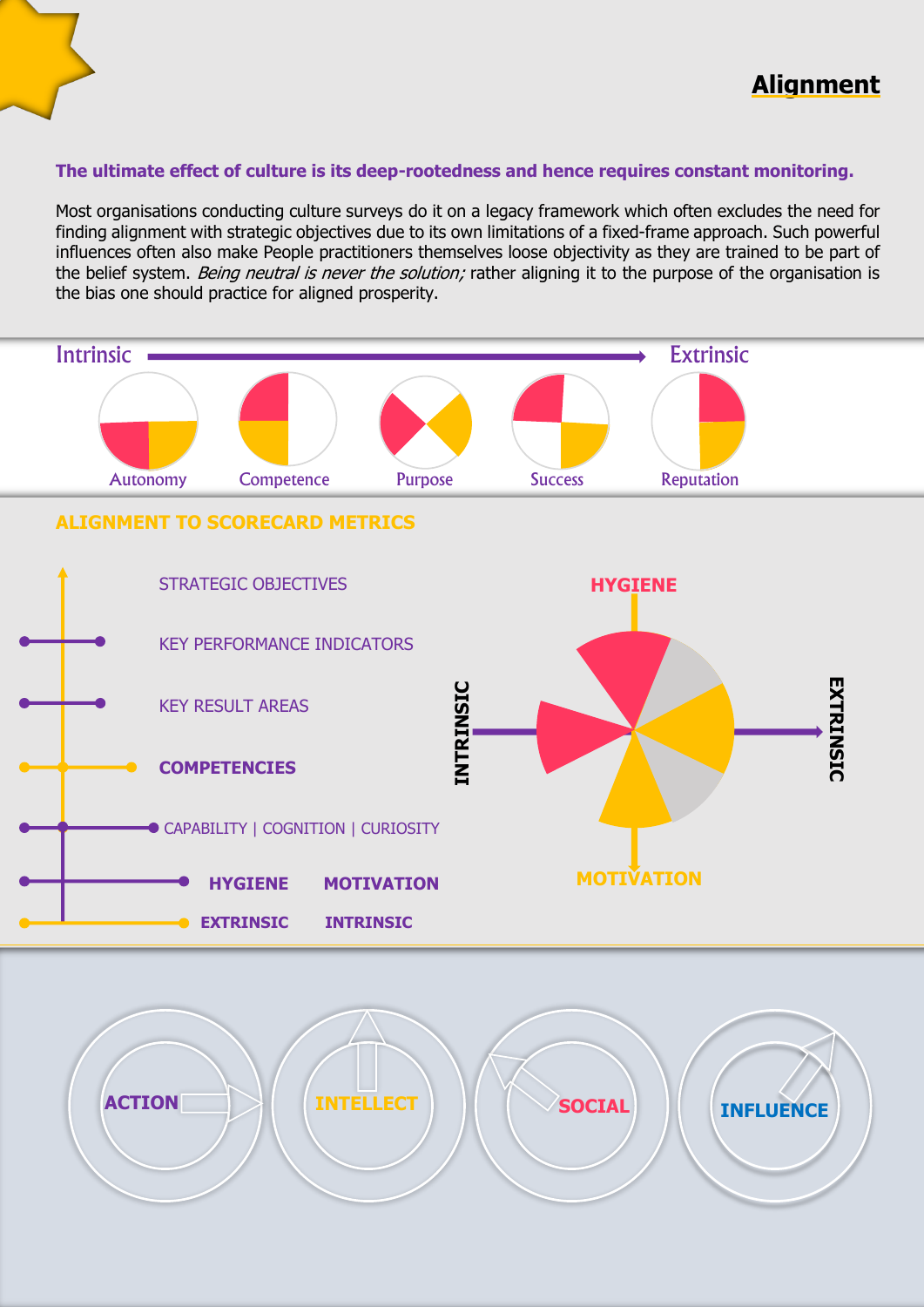## **Sample Questions**



#### **ACTION + HYGIENE** selection

This suggestion of ACTION as a quadrant highlights that values of TRUST must be improved for higher drive of ACTION within the teams. (Kindly read it for the respective team)

Highlighting the need for Hygiene factor suggests policy interventions for enhancing the value system as a cultural practice among employees going forward.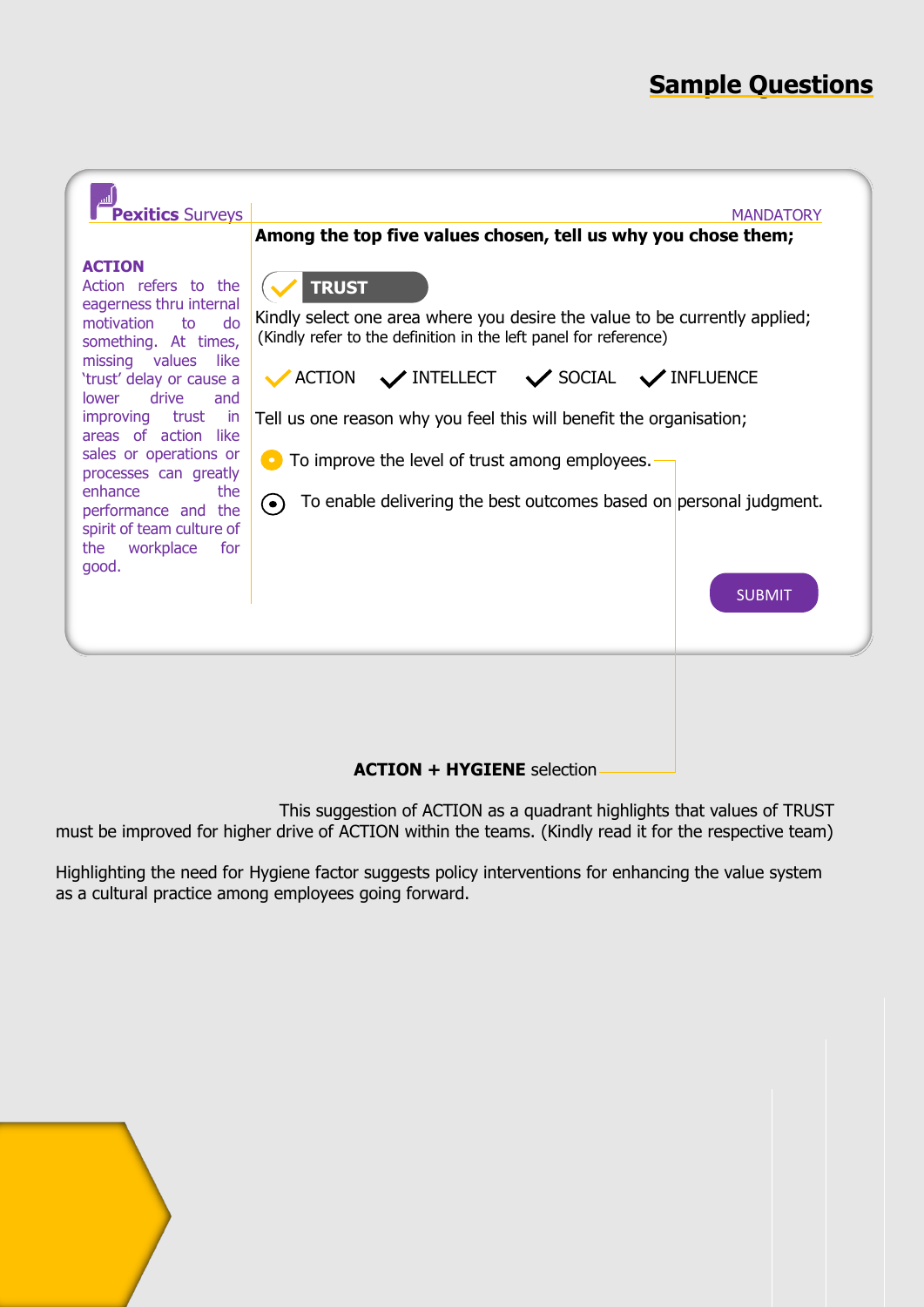## **Sample Questions**



This suggestion of INTELLECT as a quadrant highlights a hygiene gap which must be improved for higher ways of recognizing and rewarding employees. (Kindly refer to the respective team or group seeking this value within this quadrant)

Highlighting the need for Recognition as a Motivational factor suggests for need of short-term reward programs which might not necessarily by financial but can also be documentary in recognizing efforts. Our **Reward with a Star** practice in the Performance Management System platform is one example of it.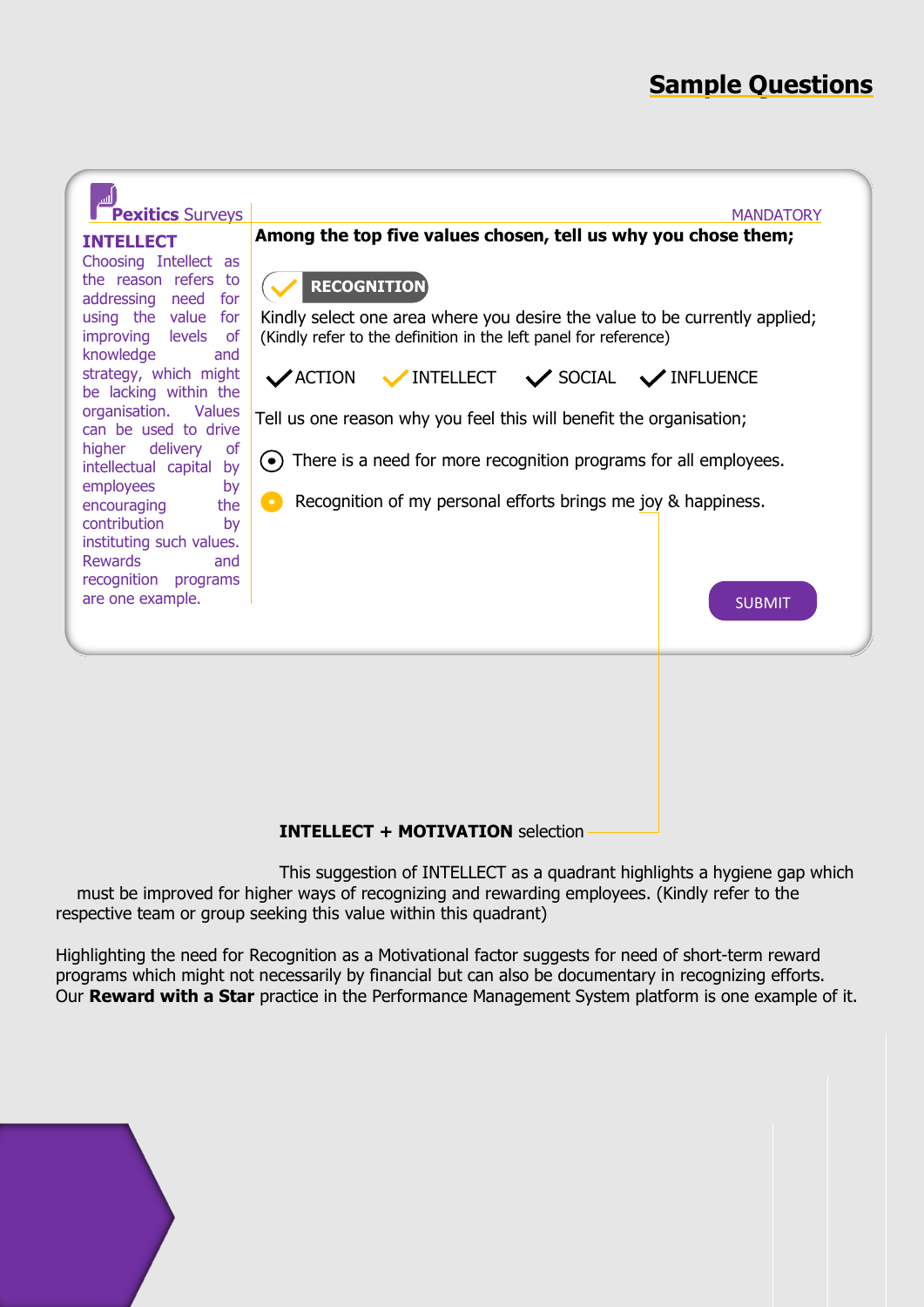### **Outcomes**

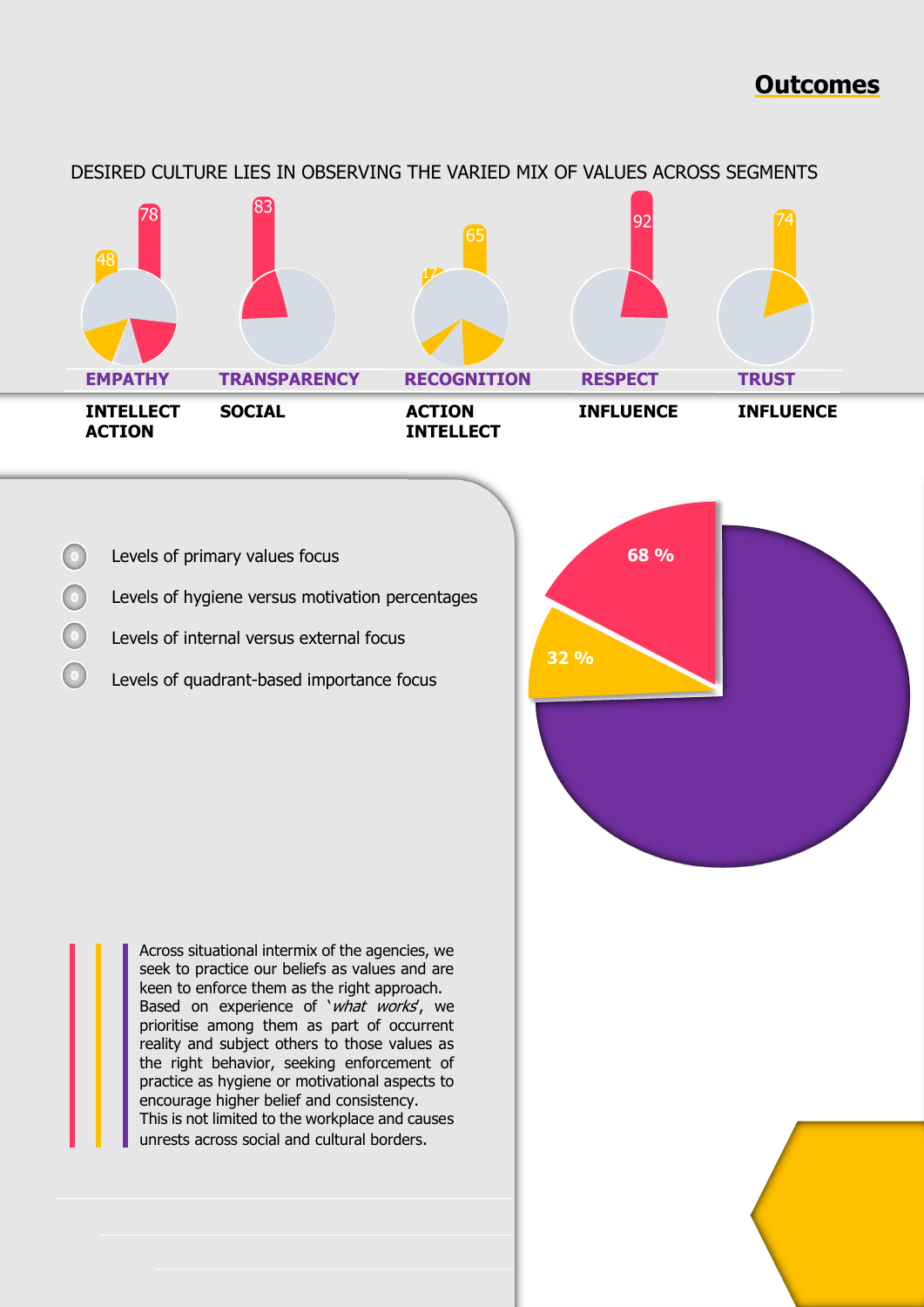